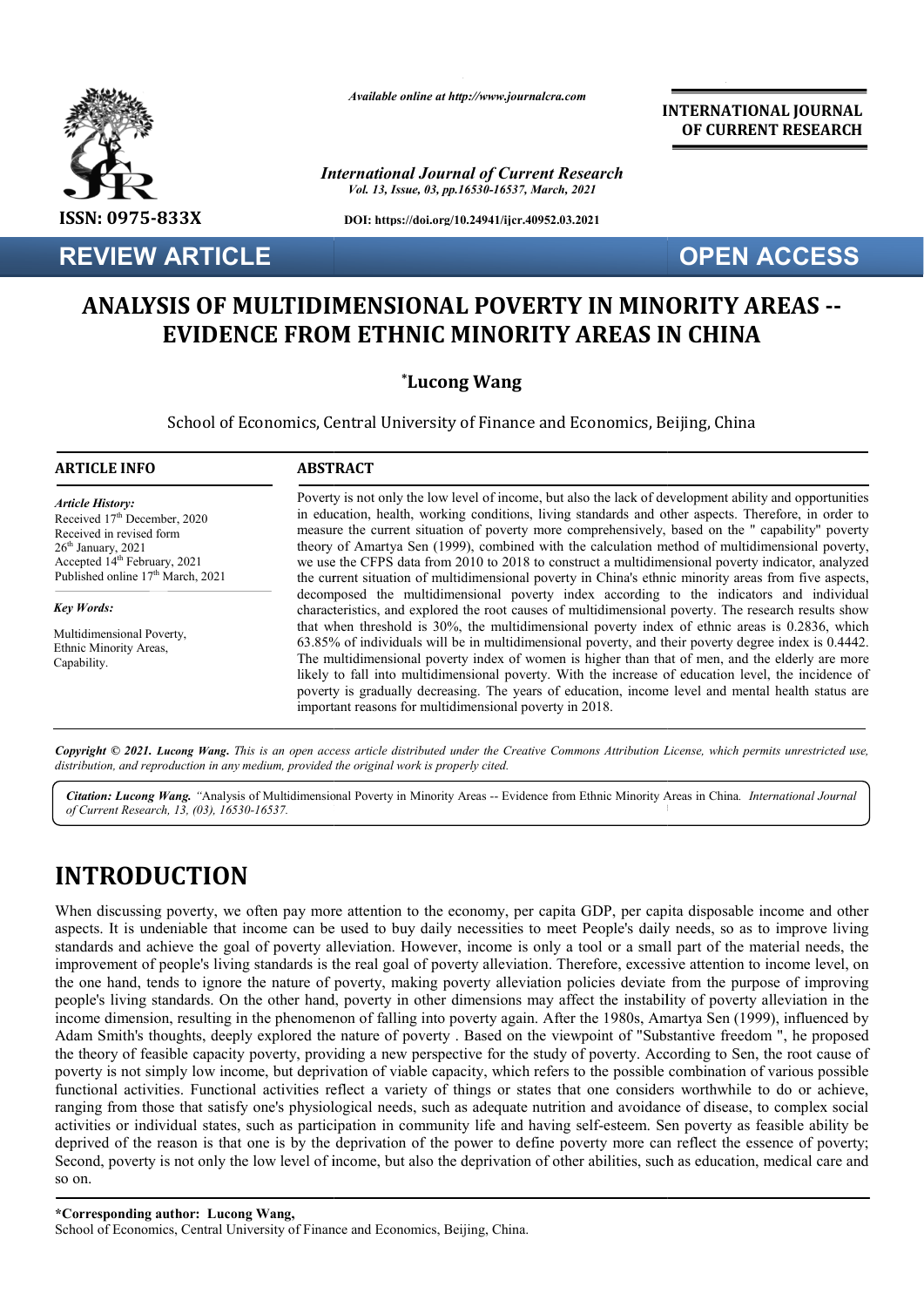Third, low income is only the appearance of poverty, between different families and individuals, the correlation between income and feasible ability is variable, for example, one family's income poverty is due to the lack of individual disability and other labor ability, another family's income poverty is due to disease poverty. The theory of capability poverty meets the interpretation of poverty from the perspective of freedom. The definition of poverty is not only limited to the lack of material life, but also includes the lack of individual in political freedom, economic resources, social opportunities, transparency guarantee, protection guarantee, individuals are in a state of social exclusion and relative deprivation.

*The application of multidimensional poverty theory:* Inspired by Sen's poverty theory, United Nations Development Programme (UNDP) (1996,1997) successively released Capacity Poverty Index (CPI) and Human Poverty Index (HPI) in the Human Development Report. The Capacity Poverty Index (CPI) is made up of three indicators: the proportion of underweight children under five years old, the proportion of babies born without professional health care and the proportion of illiterate women over 15 years old. The Human Poverty Index (HPI) measures the degree of capacity deprivation from three aspects: life expectancy, literacy and living standard. The World Bank has also applied Amartya Sen's poverty theory to the study of poverty. In 1990, the World Bank regarded poverty as "under consumption, low level of education and low level of health", and took the promotion of labor-intensive growth model, extensive provision of social services, and promotion of human capital investment in the poor as the main means of poverty reduction. In 2001 the World Bank argued that poverty is not just a lack of goods (measured by appropriate income and consumption concepts), but also a lack of educational resources, the vulnerability of the poor to risk, and the inability to express their needs.

Sabina Alkire (2007) discussed the nature of poverty comprehensively and systematically and he believed that the multidimensional poverty measurement related to the ability method, which could provide more accurate information and facilitate the identification of people's ability deprivation. In 2010 the United Nations development programme (UNDP) and the Oxford poverty and human development center (OPHI) jointly developed an international general multidimensional poverty index, covering more than 100 countries in health, education and living standard of the three dimension 10 indicators, multidimensional poverty index has become an important index measured area and relatively poor family. The Multidimensional Poverty Index (MPI) not only measure the intensity of multidimensional poverty, but also reflect the deprivation of individuals. And the Oxford Centre for Poverty and Human Development (OPHI) points out that Multidimensional Poverty Index provides a method for measuring the extent and intensity of multidimensional poverty among individuals, families and regions, and different regions can change and select the indicators according to their actual situation. Based on the advantages of multidimensional poverty indicators and the flexibility of their measurement, this method has been used in many countries to measure poverty. For example, the European Union believes that poverty is a product of social inequality. Individual strapped in poverty not only have low income, but also may be trapped in multidimensional difficulties, such as unemployment, lack of housing, lack of medical supply, and barriers in culture and education, which limit the opportunities for poor individuals to obtain basic rights. Europe "employment, social policy, public health and consumer affairs" (EPSCO), established multidimensional poverty index system in 2010, including the relative income poverty, material deprivation, extremely low work intensity, satisfy any items are seen as "at risk of poverty or social exclusion". Mexico measures poverty from eight dimensions, including income, education, medical and health services, social security, housing quality and housing space, infrastructure construction, food, and social integration (Coneval,2010), and divides the extreme multidimensional poverty population and the general multidimensional poverty population.

*Research on the multidimensional poverty in China:* Based on the multidimensional poverty theory, the research on poverty in China has also shifted from the single income perspective to the multidimensional poverty research. Wang Xiaolin (2009) calculated China's multidimensional poverty index from housing, drinking water, sanitation facilities, electricity assets, land, education, health and other dimensions by using the data of China's Health and Nutrition Survey in 2006, and discussed index decomposition. Guo Jianyu(2012) measurement method based on multidimensional poverty, poverty-stricken counties in Shanxi Province as an example, from the level of education, children drop out of school, poor nutrition, children's death, and property, housing, electricity consumption, and clean drinking water, sanitation and living fuel such as dimension measurement of the counties in the multidimensional poverty index, analyzes the causes of poverty; Zhang Quanhong (2015) used the data from 1991 to 2011 to measure China's multidimensional poverty index and analyze the dynamic changes of China's multidimensional poverty from a dynamic perspective. Guo Xibao and Zhou Qiang (2016) combined the A-F method with the Duration Approach to extend the study of multidimensional poverty to the intertemporal dynamic analysis, and realized the integration of static or comparative static analysis and dynamic analysis to study the differences between urban families and rural families in multidimensional poverty and the causes. Wu Pinzhou (2019) studied the multidimensional poverty index for children. Taking children in ethnic minority areas as research samples, he measured poverty and analyzed its causes from five dimensions, including living standard, individual health, daily protection, development capital and social participation. Wang Bingbing (2020) took Chinese rural families as the research object and based on the data of Chinese family tracking survey from 2010 to 2018, used AF double threshold method from 4 dimensions and 7 indicators such as income, education, health and life, to investigate the current situation and causes of rural family poverty from different regions, landforms and geographical locations. Although the above studies have analyzed the situation of multidimensional poverty from different perspectives, few studies have analyzed the multidimensional poverty in ethnic areas from the perspective of multidimensional poverty. Andethnic minority areas are the focus of poverty control in China, so in order to comprehensively analyze the poverty situation in the minority areas, this paper analyzes the multidimensional poverty situation from five dimensions.

**Multidimensional poverty indicators selection and calculation:** For calculating individual Poverty minority nationality region, using the MPI method, from the level of income, education, health, living standard, working condition ,5 dimensions 15 indicators to calculate the relative Poverty in the ethnic areas in China.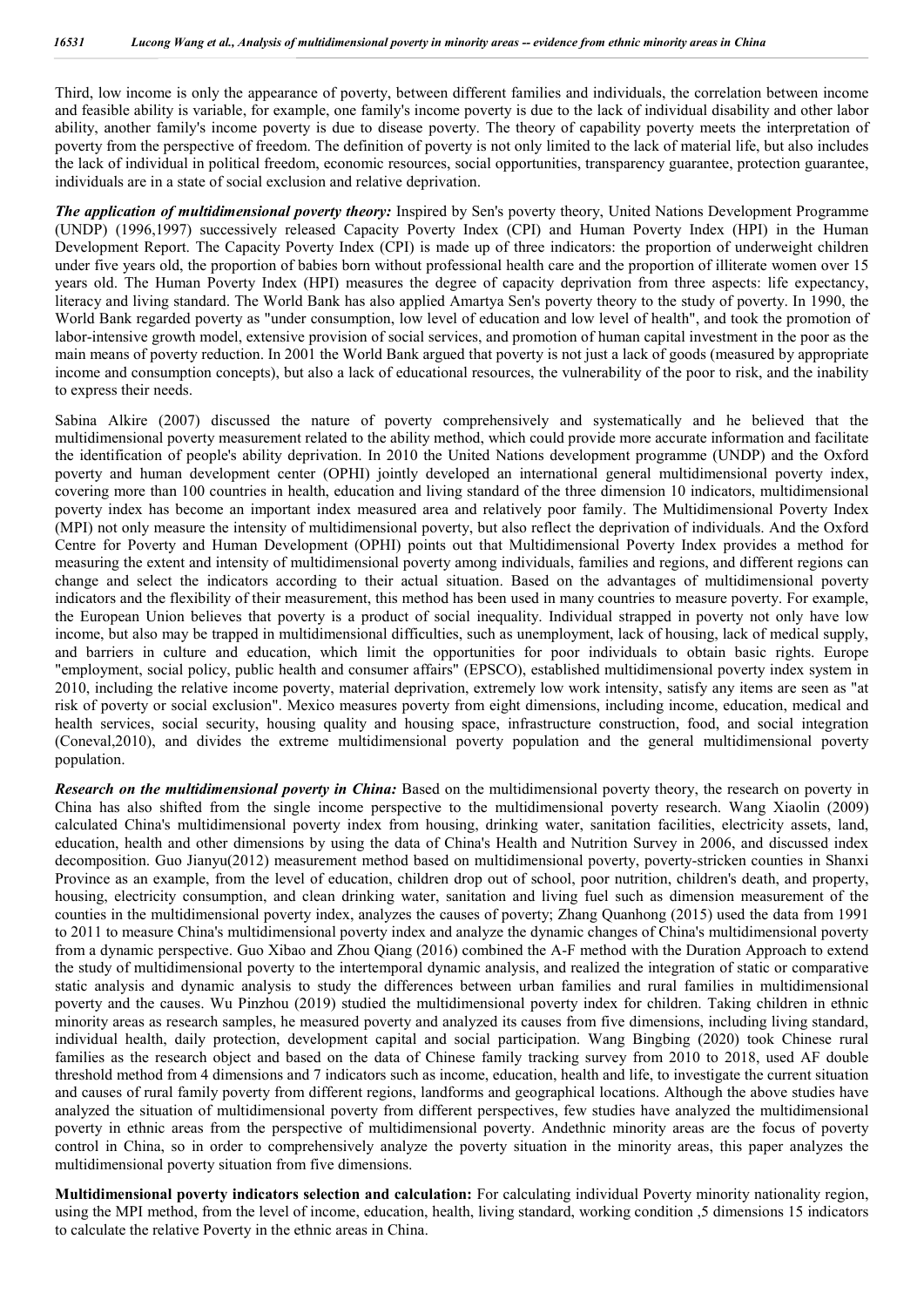*The calculation of multidimensional poverty:* Multidimensional poverty measurement is mainly divided into two parts. One is to measure the values of individuals or families in a single dimension by questionnaire to judge whether they are poor in that dimension. The other is to identify whether a family or an individual is poor in that dimension according to the poverty standard according to the aggravation of the situation in each dimension. The specific measurement methods and steps are as follows:

Values of each dimension and indicator: Assuming that the number of samples is n and the welfare level of each individual is evaluated by d dimensions, let the observation matrix of the samples be  $M = (\lambda_{ij})^{n+d}$ , where M represents the value of n individuals on d dimension,  $\lambda_{ij}$  represents the value of i individuals on index j,i=1, 2, ……,n, j=1,2,……,d. Row vector  $\lambda_{i}$ =  $(\lambda_{i1}, \lambda_{i2}, \lambda_{i3}, \ldots, \lambda_{id})$ , which reflects the individual value in all dimensions. Column vector  $\lambda_{j} = (\lambda_{1j}, \lambda_{2j}, \lambda_{3j}, \ldots, \lambda_{nj})$ ),which represents the value of different individuals on the j dimension or index. For single income poverty, as long as the individual's income index is below the poverty line, it is defined as poverty. However, the definition of multidimensional poverty usually involves two thresholds.

**Poverty identification:** Firstly, the identification of poverty in each dimension. <sup>*z*</sup> represent the threshold or poverty line for the individual . For any matrix  $\lambda_{ij}$ , we can define a critical matrix  $g_0 = [ g_{ij}^0]$ . When  $\lambda_{ij} \lt z_j$ ,  $g_{ij}^0 = 1$ :  $\lambda_{ij} \ge z_j$ ,  $g_{ij}^0 = 0$ . Which means that for individual i, if individual i is poor, then it is assigned to 1; When the individual i is not poor, the value is assigned to 0.For example, the critical value  $z_j$  that defines the number of years of education (j) is 9 years. When the number of years of education of individual i is 10 years,  $\lambda_{ij=10>} z_j = 9$ , then  $g_{ij=0}^0$ ; When an individual has 8 years of schooling, then  $g_{ij=1}^0$ , indicating that the individual is defined as poor or lack of educational opportunities in terms of schooling. Secondly, multidimensional (k) poverty identification. For the critical matrix  $g_0$ , a column vector  $c$ ican be defined to represent the number of multiple poverty dimensions of individual i,  $c_i = [g_i^0]$ . Considering the influence degree of different dimension d on multidimensional poverty, the weighting index  $W_j$  is introduced to calculate the total score of the individual in dimension d:

$$
c_i = \sum_{j=1}^d w_j g_{ij}^0
$$

the value range of  $\epsilon_{i}$  is [0, 1],  $W_{j}$  is the weight of dimension j. An individual i is defined as multidimensional poverty if the total score on all d dimensions exceeds a certain threshold value k, when  $c_i \ge k$ , then the individual is fall into poverty, otherwise it is non-multidimensional poverty, when  $c_i \ge k$ ,  $c_i$  (k) =  $c_i$ , or  $c_i$  (k) = 0.

**The index of Multidimensional poverty:** The multidimensional poverty index of the sample was calculated by the above two steps:

$$
M=\frac{1}{n}\sum\nolimits_{i=1}^n c_i \, \left\langle\, {\bf k}\,\right\rangle \ = \frac{q}{n} \frac{1}{q} \sum\nolimits_{i=1}^q c_i \, \left\langle\, {\bf k}\,\right\rangle \ = H\ast A
$$

q represents the number of multidimensional poor people, the incidence of multidimensional poverty (H) is equal to the ratio of the number of poor people to the total number of samples, and the average poverty degree A is equal to the comparison of the poverty index of all poor individuals to the total number of indicators d. At the same time, M can also be expressed as the weighted average sum of the poverty index of each dimension (index), so the poverty incidence rate  $h_j$  is:

$$
h_j=\frac{1}{n}{\sum}_{i=1}^ng_{ij}~~({\bf k})
$$

When  $c_i \ge k$   $g_{ij}$   $(k) = g_{ij}$   $c_i < k$   $g_{ij}$   $(k) = 0$ .

Similarly, the contribution rate of poverty degree of the average poverty degree index A and indicator j to overall poverty  $\phi_{j\text{can}}$ be decomposed into the following expression,  $h_j^p$  represents the proportion of the number of people in poverty in the multidimensional poverty population, and  $W_j$  is the weight of each index in the calculation of M.

$$
A = \frac{M}{H} = \sum_{j=1}^{d} w_j \frac{h_j}{H} \sum_{j=1}^{d} w_j h_j^p
$$
  

$$
\phi_j = w_j \frac{h_j}{M} = w_j \frac{h_j^p}{A}
$$

#### *Data Resource and indicators Selection*

**Data Resource:** The data used in this paper are mainly from the national sample of the China Family Panel Studies (CFPS) from 2010 to 2018, which is a biennial follow-up survey conducted by the Chinese Center for Social Science Survey at Peking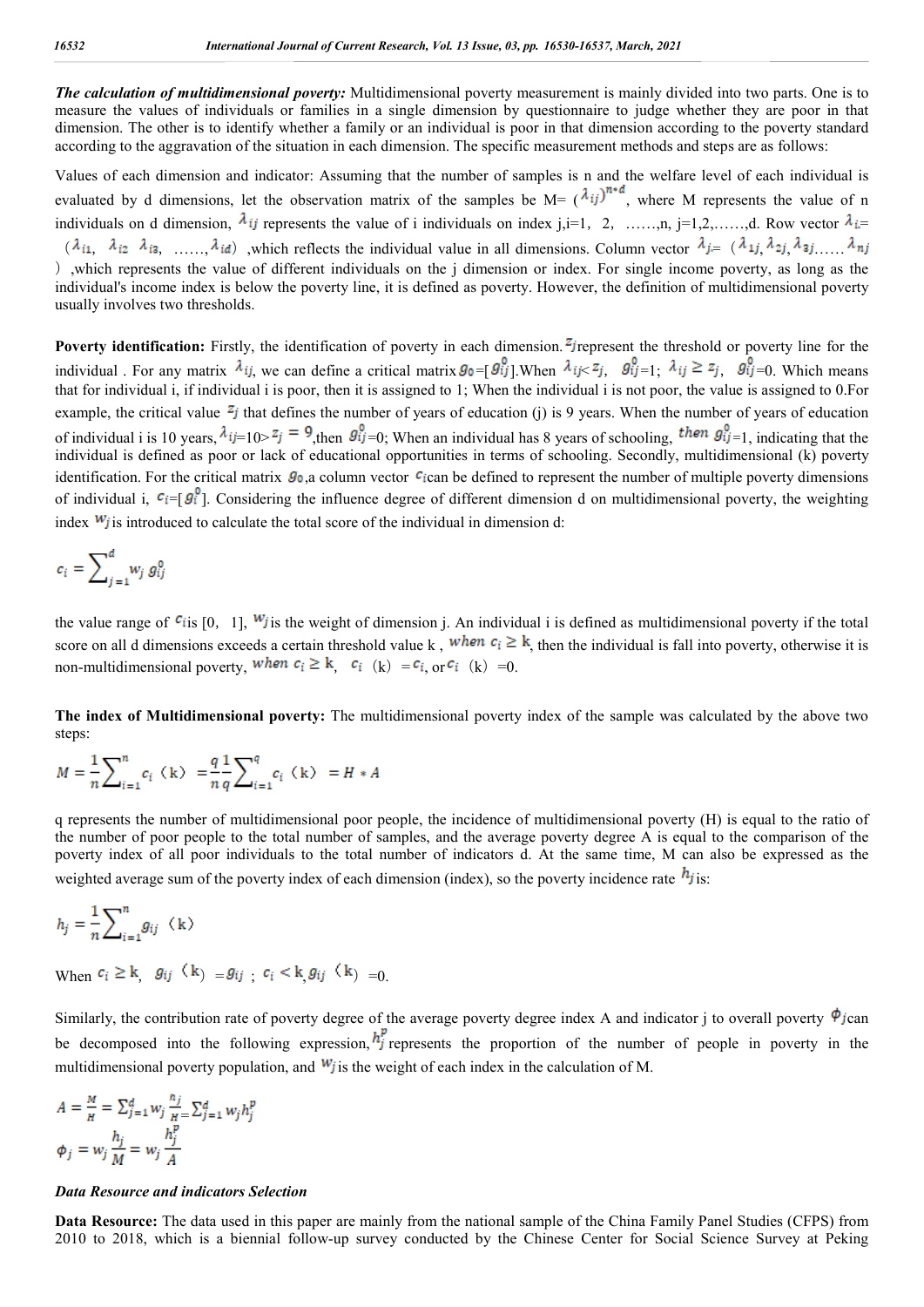University. The survey aims to comprehensively reflect the social changes and economic development in China by collecting nationally representative information on villages, families and family members. According to the research of this paper, rural residents in eight ethnic provinces of China are selected as the research object to analyze their multidimensional poverty in the dimensions of economy, education, health, living standard, work.

**Indicators Selection:** In order to comprehensively present the situation of multidimensional poverty in ethnic areas, we analyzes the situation of multidimensional poverty in ethnic areas from five dimensions: economy, education, health, work situation and living standard. The economic dimension is replaced by per capita disposable income, while the education dimension is represented by the number of years of education and dropout rate. The health condition is measured from three aspects: self-rated physical health, chronic disease and mental health. Work condition is measured from five aspects: employment, work formality, satisfaction with work environment, satisfaction with job promotion and information resources. Living standard from medical insurance, cooking water, cooking fuel, culture, education and entertainment expenditure ratio of 4 aspects to measure. The choice of index weight has an important influence on the results of multidimensional poverty index, but there is no consistent conclusion or standard for setting index weight. The United Nations Development Programme (UNDP) used the equal-weight method when calculating the multidimensional poverty index of 20 backward countries, and the equal-weight method was also commonly used by most scholars at home and abroad in their studies on multidimensional poverty (Zhang Quanhong, 2015; Guo Xibao, Zhou Qiang, 2016; Shen Yangyang, 2018; Xiao Rongrong, 2018; Wu Pinzhou, 2019; Wang Bingbing, 2020; Zhong Chao, 2020, etc.). Therefore, the study of multidimensional poverty in ethnic areas in this paper also adopts the method of equal weight of dimensions, that is, the weight of each dimension is 1/5.

| Dimension                 | Indicators                                             | Description                                                                                                                              |
|---------------------------|--------------------------------------------------------|------------------------------------------------------------------------------------------------------------------------------------------|
| Economic<br>level $(1/5)$ | Disposable income per capita $(1/5)$                   | $40\%$ of income per capita. If it is greater than this, it is 0, otherwise it is 1.                                                     |
| Education $(1/5)$         | Number<br>of<br>education<br>average<br>years $(1/10)$ | If the average number of years of schooling for a family member over the age of<br>16 is less than 9 years, it is 1; otherwise, it is 0. |
|                           | Dropout rates $(1/10)$                                 | If the dropout ratio of children aged $6-16$ in a family is greater than 0, it is 1;<br>otherwise, it is 0.                              |
| Health Condition          | Physical health (1/15)                                 | If you are not in good health, it is $1$ , otherwise it is $0$ .                                                                         |
| (1/5)                     | Chronic diseases (1/15)                                | If the individual has a chronic disease, it is $1$ , otherwise it is $0$ .                                                               |
|                           | Mental health $(1/15)$                                 | If the individual is depressed in life, it is $1$ , otherwise it is $0$ .                                                                |
| Work                      | Long-term unemployed (1/25)                            | If long-term unemployed, it is 1, otherwise it is 0.                                                                                     |
| condition $(1/5)$         | Work formality (1/25)                                  | Yes is 1, otherwise it is 0.                                                                                                             |
|                           | Job environment satisfaction (1/25)                    | Job environment satisfaction is rated on a scale of 1-5, with 1 if less than 3 and 0 if<br>not.                                          |
|                           | Job promotion satisfaction                             | Job promotion satisfaction is rated on a scale of 1-5, with 1 if less than 3 and 0 if                                                    |
|                           | (1/25)                                                 | not.                                                                                                                                     |
|                           | Information resources $(1/25)$                         | Information resources is rated on a scale of 1-5, with 1 if less than 3 and 0 if not.                                                    |
| Living                    | Medical Insurance (1/20)                               | If the individual does not have medical insurance, it is 1, otherwise it is 0.                                                           |
| standard $(1/5)$          | Cooking water (1/20)                                   | 1 if the cooking water is not clean, 0 otherwise.                                                                                        |
|                           | Cooking fuel (1/20)                                    | 1 if the cooking fuel is not clean energy, 0 otherwise.                                                                                  |
|                           | Education and entertainment expenditure                | The proportion of cultural, educational and entertainment expenditure in total                                                           |
|                           | ratio $(1/20)$                                         | expenditure. If it is less than $40\%$ of the proportion, it is 1, otherwise it is 0.                                                    |

|  |  |  | Table 1. Multidimensional poverty indicators and weight description |  |  |
|--|--|--|---------------------------------------------------------------------|--|--|
|--|--|--|---------------------------------------------------------------------|--|--|

#### **Analysis of Multidimensional Poverty in Ethnic Areas**

*Poverty incidence rate of each indicator:* We use the CFPS data from 2010 to 2018 to calculate the incidence of poverty in ethnic minority areas in five dimensions and 15 indicators, and the results are shown in Table 2. First of all, in terms of absolute value, the incidence of poverty in ethnic minority areas was prominent in terms of educational opportunities, cooking fuel, work formality, work environment satisfaction and job promotion satisfaction in 2010. 70.27% of workers had no guarantee of employment quality,  $70.19\%$  of workers had no promotion channel,  $70.07\%$  of workers had poor working environment, 64.39% of the workers had less than nine years of education on average, and 57.28% of the residents could not use clean energy to cook. In 2018, the incidence of poverty in education opportunities, cooking fuel, job formality, job environment satisfaction and job promotion satisfaction decreased, but the incidence of poverty in the dimensions of job formality and job promotion satisfaction is still prominent. At the same time, information sources and mental health have become the main aspects of poverty in ethnic areas. Secondly, in terms of relative value, from 2010 to 2018, income indicators, education years, dropout rate, medical insurance, cooking water, cooking fuel, employment situation, work formality, work environment satisfaction, job promotion satisfaction, and the incidence of poverty have decreased, among which the incidence of poverty in employment, dropout rate, cooking fuel, and work environment satisfaction has decreased by more than 40%,but the incidence of poverty in education, medical insurance and job satisfaction just decreased 15%.On the one hand, the change of the indicator is affected by the national anti-poverty policy. For example, the implementation of the nine-year compulsory education policy has greatly reduced the dropout rate of school-age children. And the popularization and promotion of the new rural cooperative medical insurance has effectively reduced the incidence of poverty. On the other hand, the change of the indicator is also related to the nature of the indicator. For example, the indicator of the number of years of education is a long-term indicator, so the degree of change is slow. However, from 2010 to 2018, the incidence of poverty in terms of individual physical health, chronic diseases, mental health, education and entertainment expenditure ratio and information sources showed an upward trend, especially in the dimension of physical health, which increased year by year from 2010 to 2018. The incidence of poverty in terms of physical health in 2018 was twice that in 2012. Finally, compared with other aspects of poverty, the incidence of income poverty in 2018 is only 18.89%, but the incidence of poverty in education, work formality, job environment satisfaction and promotion satisfaction, information sources and other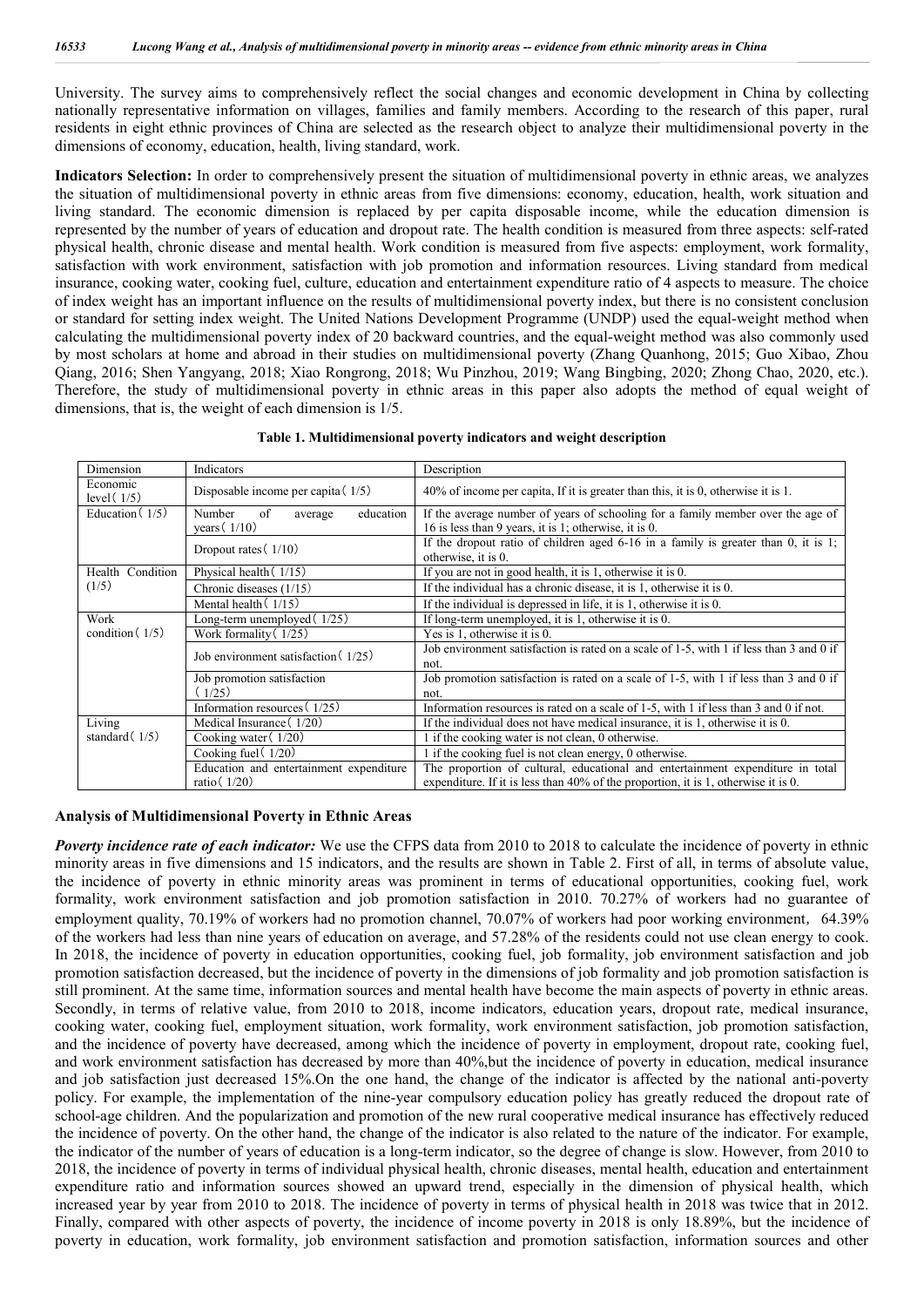aspects is more than 50%, which is almost twice the incidence of income poverty, indicating that in addition to income poverty, the poverty situation in education, health, work condition and living standard is significant in ethnic minority areas in China. Therefore, it is more comprehensive to measure poverty from a multidimensional perspective than from a single income perspective, which is more in line with the current situation of poverty in China.

| Dimension | Indicators                                    | 2010  | 2012  | 2014  | 2016  | 2018  | Absolute value<br>change rate $(\frac{9}{6})$ | Relative<br>value<br>change<br>rate $(\frac{9}{6})$ |
|-----------|-----------------------------------------------|-------|-------|-------|-------|-------|-----------------------------------------------|-----------------------------------------------------|
| Economic  | Disposable income                             | 19.48 | 21.53 | 27.00 | 18.80 | 18.89 | $-0.59$                                       | $-3.03$                                             |
| Education | education years                               | 64.39 | 55.75 | 52.70 | 54.73 | 52.65 | $-11.74$                                      | $-18.23$                                            |
|           | Dropout rates                                 | 5.57  | 8.62  | 3.74  | 2.94  | 2.88  | $-2.69$                                       | $-48.29$                                            |
| Health    | Physical health                               | 14.10 | 22.14 | 33.98 | 37.99 | 28.93 | 14.83                                         | 105.18                                              |
|           | Chronic diseases                              | 7.88  | 6.19  | 8.65  | 10.58 | 9.91  | 2.03                                          | 25.76                                               |
|           | Mental health                                 | 42.60 | 27.26 | 44.89 | 37.44 | 45.05 | 2.45                                          | 5.75                                                |
| Living    | Medical Insurance                             | 16.17 | 14.43 | 7.81  | 5.89  | 13.16 | $-3.01$                                       | $-18.61$                                            |
| standard  | Cooking water                                 | 7.19  | 6.03  | 6.75  | 9.79  | 6.89  | $-0.3$                                        | $-4.17$                                             |
|           | Cooking fuel                                  | 57.28 | 36.16 | 43.00 | 35.54 | 31.28 | $-26$                                         | $-45.39$                                            |
|           | Education and entertainment expenditure ratio | 25.74 | 20.33 | 25.61 | 28.07 | 27.24 | 1.5                                           | 5.83                                                |
| Work      | unemployed                                    | 36.84 | 10.80 | 5.59  | 5.89  | 7.23  | $-29.61$                                      | $-80.37$                                            |
| condition | Work formality                                | 70.27 | 10.19 | 65.97 | 65.52 | 62.96 | $-7.31$                                       | $-10.40$                                            |
|           | Job environment satisfaction                  | 70.07 | 46.31 | 41.84 | 41.31 | 40.06 | $-30.01$                                      | $-42.82$                                            |
|           | Job promotion satisfaction                    | 70.19 | 51.63 | 64.49 | 51.16 | 58.34 | $-11.85$                                      | $-16.88$                                            |
|           | Information resources                         | 34.88 | 43.21 | 57.79 | 53.82 | 53.19 | 18.31                                         | 52.49                                               |

**Table 2. Poverty incidence of various indicators in ethnic areas from 2010 to 2018**

*Multidimensional Poverty:* In order to get the multidimensional poverty status of individuals, according to the above multidimensional poverty algorithm, 15 indicators of five dimensions are integrated into a multidimensional poverty index M. at the same time, the measurement of multidimensional poverty index is related to the setting of the critical value of individual deprivation score, and the multidimensional poverty index values corresponding to different critical values are different. In order to understand the multidimensional situation of poverty in ethnic areas and grasp the poverty characteristics of ethnic areas as a whole, the multidimensional poverty index of the whole sample with K between 10% and 60% is calculated.

The results are shown in Table 3. With the increase of K value, the multidimensional poverty index M gradually decreases, the incidence of poverty gradually decreases, and the poverty degree index A gradually increases. Specifically, when k is 10%, the Multidimensional Poverty Index is 0.3652, and the incidence of Multidimensional Poverty is high. 98.88% of the individuals are in poverty in at least one dimension, and the number of individuals who are not poor in the six dimensions of economy, education, health, work status and living standard is less, and the poverty index is 0.3694. When k is 60%, the multidimensional poverty index decreases to 0.0476, the incidence of Multidimensional Poverty also decreases to 7.17%, but the poverty degree index rises to 0.6641, and the multidimensional poverty degree increases.

At present, there is no unified standard for the value of K value. The United Nations Development Programme (UNDP) usually sets  $k = 30\%$  as the critical value. When the sample's deprivation score is greater than or equal to 30%, it is considered as multidimensional poverty, otherwise it is non multidimensional poverty. According to table 3, when  $k = 30\%$ , the Multidimensional Poverty Index of ethnic minority areas is 0.2836, of which 63.85% are in Multidimensional Poverty, and the poverty degree index is 0.4442. Furthermore, in order to consider the dynamic change of multidimensional poverty index, we observed the change of multidimensional poverty in ethnic minority areas at the same critical value, and calculated the multidimensional poverty index, poverty incidence and poverty degree index from 2010 to 2018. The results are shown in Table 4.

The multidimensional poverty index shows a downward trend from 2010 to 2018, but the change degree of multidimensional poverty index is different according to different K values. Specifically ,first of all, with the increase of K value, the decline of Multidimensional Poverty Index shows an upward trend. When k is 60%, the decline of Multidimensional Poverty Index is the largest from 2010 to 2018, which is 36.34%.

On this critical value, the incidence of Multidimensional Poverty decreases by 35.62%, and the poverty degree index decreases by 0.95%. It shows that when k is 60%, the decline of Multidimensional Poverty Index is mainly due to the decline in the incidence of Multidimensional Poverty rather than the decline in poverty index. Secondly, when k is10%, the decline of Multidimensional Poverty Index is the smallest, which is 7.12%, and the incidence of Multidimensional Poverty decreases by 0.44%, and the poverty degree index decreases by 6.72%.

It shows that when k is 10%, the decline of Multidimensional Poverty Index in 2010-2018 is mainly caused by the decline of poverty degree index, not the decline of poverty incidence. Finally, when k is 30%, the Multidimensional Poverty Index shows a downward trend year by year from 2020 to 2018. The Multidimensional Poverty Index has decreased by 12.72%, the incidence of poverty has decreased by 9.39%, and the poverty degree index has decreased by 3.65%, indicating that the decline of Multidimensional Poverty Index is caused by the incidence of poverty. However, 63.7% of individuals are still in Multidimensional Poverty in 2018, and the poverty degree index is 0.4352.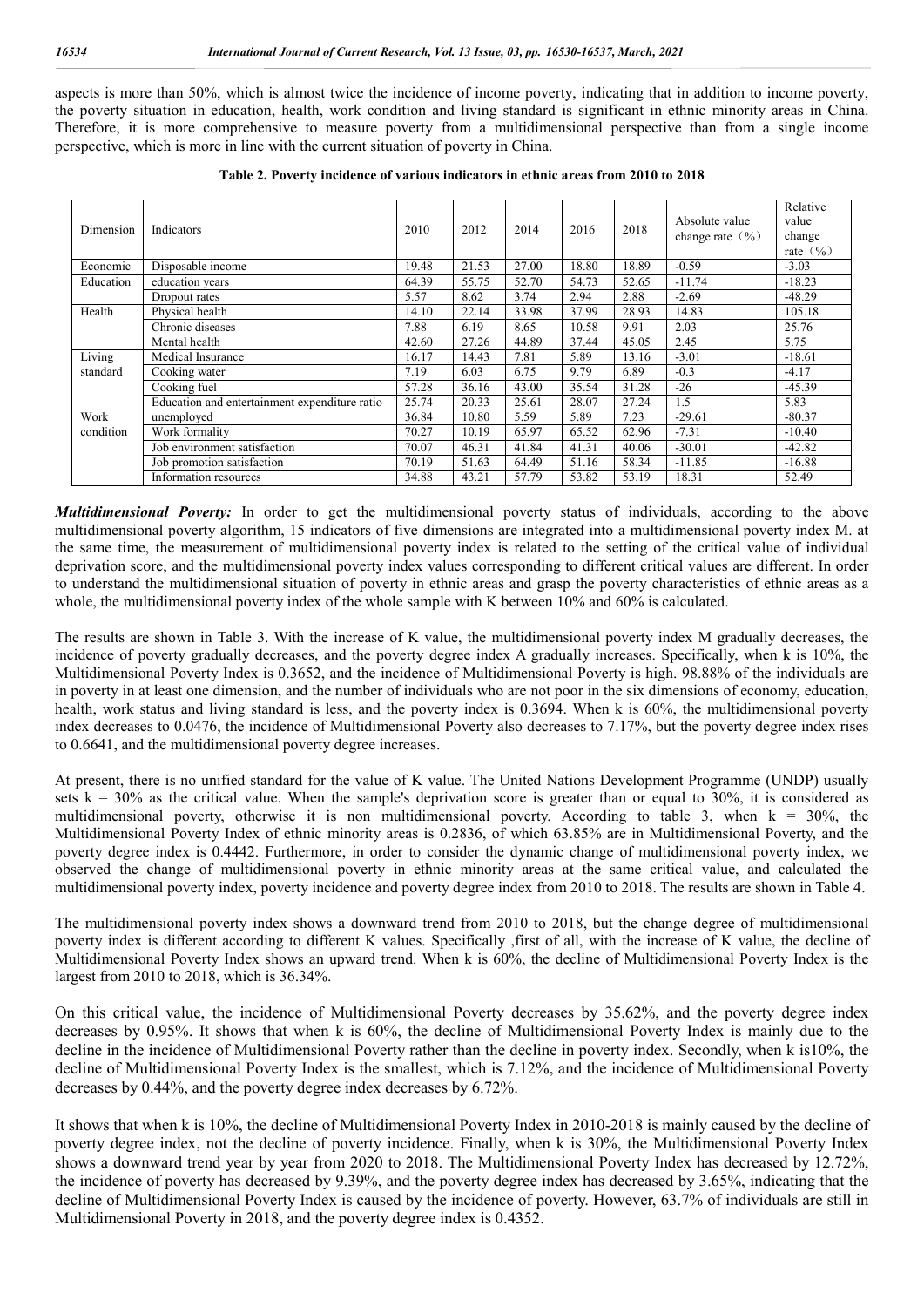| K   | Multidimensional Poverty index | Multidimensional incidence | Multidimensional<br>poverty |
|-----|--------------------------------|----------------------------|-----------------------------|
|     | (M)                            | of poverty $(H)$           | degree index $(A)$          |
| 10% | 0.3652                         | 0.9888                     | 0.3694                      |
| 20% | 0.3504                         | 0.8981                     | 0.3902                      |
| 30% | 0.2836                         | 0.6385                     | 0.4442                      |
| 40% | 0.1892                         | 0.3678                     | 0.5144                      |
| 50% | 0.1017                         | 0.1713                     | 0.5939                      |
| 60% | 0.0476                         | 0.0717                     | 0.6641                      |

|  |  |  | Table 4. 2010-2018 Multidimensional Poverty index and change rate in ethnic areas |  |
|--|--|--|-----------------------------------------------------------------------------------|--|
|  |  |  |                                                                                   |  |

| K   | 2010   |        |        | 2012   |        |              | 2014     |                               |         |  |
|-----|--------|--------|--------|--------|--------|--------------|----------|-------------------------------|---------|--|
|     | М      | H      | A      | M      | H      | A            | M        | H                             | A       |  |
| 10% | 0.3860 | 0.9942 | 0.3883 | 0.3411 | 0.9942 | 0.3431       | 0.3777   | 0.9884                        | 0.3821  |  |
| 20% | 0.3750 | 0.9262 | 0.4049 | 0.3287 | 0.9138 | 0.3597       | 0.3624   | 0.8951                        | 0.4049  |  |
| 30% | 0.3176 | 0.7030 | 0.4517 | 0.2449 | 0.5715 | 0.4285       | 0.3047   | 0.6667                        | 0.4570  |  |
| 40% | 0.2242 | 0.4322 | 0.5188 | 0.1770 | 0.3621 | 0.4889       | 0.2138   | 0.4096                        | 0.5221  |  |
| 50% | 0.1305 | 0.2174 | 0.6000 | 0.1007 | 0.1765 | 0.5706       | 0.1235   | 0.2080                        | 0.5938  |  |
| 60% | 0.0666 | 0.0991 | 0.6720 | 0.0711 | 0.1122 | 0.6339       | 0.0555   | 0.0837                        | 0.6634  |  |
|     | 2016   |        |        | 2018   |        |              |          |                               |         |  |
| K   |        |        |        |        |        |              |          | 2010-2018 Change rate $(\% )$ |         |  |
|     | M      | H      | A      | M      | H      | $\mathbf{A}$ | M        | H                             | A       |  |
| 10% | 0.3687 | 0.9807 | 0.3760 | 0.3585 | 0.9898 | 0.3622       | $-7.12$  | $-0.44$                       | $-6.72$ |  |
| 20% | 0.3521 | 0.8773 | 0.4013 | 0.3434 | 0.8952 | 0.3836       | $-8.43$  | $-3.35$                       | $-5.26$ |  |
| 30% | 0.2983 | 0.6667 | 0.4475 | 0.2772 | 0.6370 | 0.4352       | $-12.72$ | $-9.39$                       | $-3.65$ |  |
| 40% | 0.2001 | 0.3859 | 0.5186 | 0.1713 | 0.3328 | 0.5149       | $-23.60$ | $-23.00$                      | $-0.75$ |  |
| 50% | 0.1092 | 0.1831 | 0.5961 | 0.0934 | 0.1571 | 0.5950       | $-28.43$ | $-27.74$                      | $-0.83$ |  |

#### *Analysis of Multidimensional Poverty Index*

**Poverty Index Analysis:** In order to study the contribution of each index to the multidimensional poverty index in ethnic areas, the contribution rate of poverty of each index to the multidimensional index is calculated. Table 5 shows the poverty contribution rate of each index in ethnic areas when the critical value is 30%. Specifically, as shown in Table 5, first of all, among the 15 indicators in 2010, the contribution of education years to poverty was the highest, reaching 20.28%, and the contribution of per capita income to poverty ranked second, 12.27%. The contribution rate of mental health, cooking fuel, job employment, job environment satisfaction and promotion satisfaction is about 8%, and the contribution rate of poverty of other indicators is less than 5%. The contribution rate of poverty of chronic diseases is the lowest, which is 1.65%. It shows that in 2010, poverty mostly occurs in the dimensions of income and education years, and low income level and lack of education years or education opportunities are the main causes of poverty in ethnic areas. Secondly, the poverty causing factors of Multidimensional Poverty changed in 2018. The contribution of years of education was still the first, but its contribution rate decreased from 20.28% in 2011 to 18.99% in 2018; the contribution of income was still the second, but its contribution rate increased from 12.27% in 2011 to 13.63% in 2018. The contribution of mental health ranked third, rising from 8.94% in 2010 to 10.83% in 2018. Finally, from the change of contribution degree of each index, from 2010 to 2018, the contribution degree of per capita income, health status, information source, chronic diseases, mental health status, education and entertainment expenditure ratio and work formality index showed an upward trend, especially the contribution degree of poverty of health status increased from 2.96% in 2010 to 6.96% in 2018, an increase of 135.14%; the contribution degree of information source increased from 4.39% in 2010 to 7.67% in 2018, an increase of 74.72%.The poverty contribution of education years, dropout rate, medical insurance, cooking fuel, employment, working environment satisfaction and promotion satisfaction showed a downward trend, in particular, the contribution rate of employment poverty decreased from 4.64% in 2010 to 1.04%, a decrease of 77.59%; the dropout rate decreased from 1.75% to 1.04%, a decrease of 40.57%. Therefore, it can be seen from Table 5 that from 2010 to 2018, low per capita income, lack of years of education and opportunities are still the important causes of poverty in ethnic minority areas. The contribution of cooking fuel, cooking water, medical insurance, dropout rate and unemployment is on the decline, but the contribution of physical health, mental health, chronic diseases, information sources, education and entertainment expenditure ratio has gradually become an important cause of poverty in ethnic areas.

|  | Table 5. Contribution rate of various indicators in ethnic areas from 2010 to 2018 (K=30%) |  |  |  |  |  |
|--|--------------------------------------------------------------------------------------------|--|--|--|--|--|
|--|--------------------------------------------------------------------------------------------|--|--|--|--|--|

| Dimension       | Indicators                                    | 2010   | 2012   | 2014   | 2016   | 2018   |
|-----------------|-----------------------------------------------|--------|--------|--------|--------|--------|
|                 | M                                             | 0.3176 | 0.2449 | 0.3047 | 0.2983 | 0.2772 |
| Economic        | Disposable income                             | 12.27  | 17.58  | 17.72  | 12.60  | 13.63  |
| Education       | education years                               | 20.28  | 22.77  | 17.30  | 18.34  | 18.99  |
|                 | Dropout rates                                 | 1.75   | 3.52   | 1.23   | 7.35   | 1.04   |
| Health          | Physical health                               | 2.96   | 6.03   | 7.44   | 8.49   | 6.96   |
|                 | Chronic diseases                              | 1.65   | 1.68   | 1.89   | 2.36   | 2.38   |
|                 | Mental health                                 | 8.94   | 7.42   | 9.82   | 8.37   | 10.83  |
| Living standard | Medical Insurance                             | 2.55   | 2.95   | 1.28   | 0.99   | 2.37   |
|                 | Cooking water                                 | 0.97   | 0.21   | 1.11   | 1.64   | 0.84   |
|                 | Cooking fuel                                  | 9.02   | 7.38   | 7.06   | 5.96   | 5.64   |
|                 | Education and entertainment expenditure ratio | 4.05   | 4.15   | 4.20   | 4.71   | 5.31   |
| Work condition  | unemployed                                    | 4.64   | 1.76   | 0.73   | 0.79   | 1.04   |
|                 | Work formality                                | 8.85   | 1.66   | 8.66   | 8.78   | 9.08   |
|                 | Job environment satisfaction                  | 8.83   | 7.56   | 5.49   | 5.54   | 5.78   |
|                 | Job promotion satisfaction                    | 8.84   | 8.43   | 8.47   | 6.86   | 8.42   |
|                 | Information resources                         | 4.39   | 6.89   | 7.59   | 7.22   | 7.67   |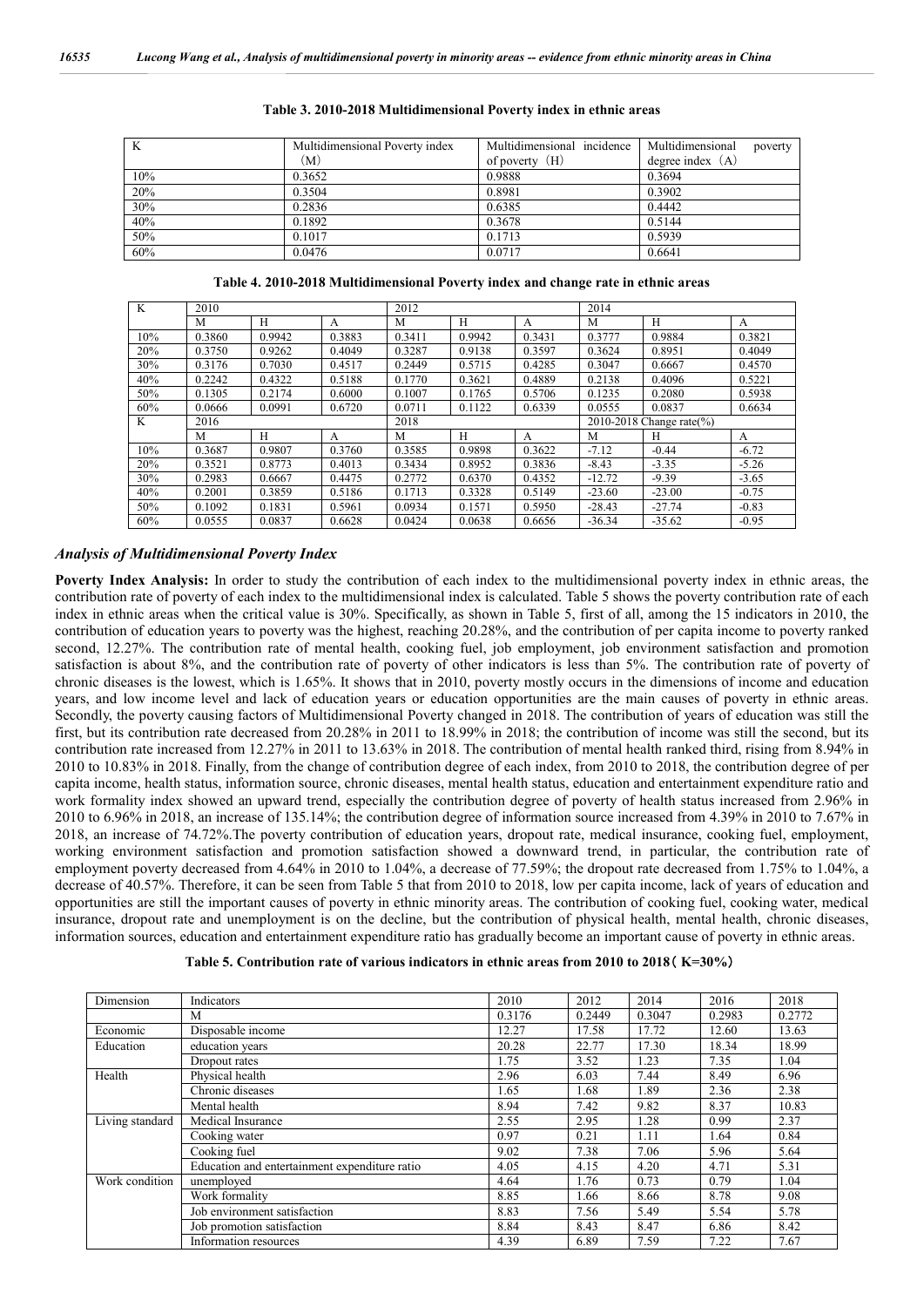**Individual Characteristics Analysis:** A large number of empirical studies have proved that there is a significant correlation between multidimensional poverty and individual characteristics (Li Siqi, 2019; Peng Jiquan, 2019). In order to further study the relationship between multidimensional poverty and individual characteristics in ethnic minority areas, the samples are classified according to gender, age and years of education. Gender is divided into two categories according to men and women. Age is divided into four categories: 16-28 years old, 29-50 years old, 51-65 years old and over 65 years old. The years of education are divided into four categories: 0-6 years , 7-9 years , 10-12 years and over 12 years. Table 6 shows the multidimensional poverty results  $(k = 30\%)$  of the sample from 2010 to 2018. From the perspective of gender, on the one hand, in 2010-2018, the Multidimensional Poverty Index of women is higher than that of men. For example, in 2018, the Multidimensional Poverty Index of men is 0.2690, the incidence of Multidimensional Poverty is 0.6171, and the poverty degree index is 0.4358, which indicates that 61.71% of men in ethnic minority areas are in poverty on average in six indicators, and the poverty index is 0.2690. The multidimensional poverty index of women is 0.2858, the incidence of multidimensional poverty is 0.6577, and the poverty degree index is 0.4346, indicating that 65.77% of women in ethnic minority areas are in poverty on average in six indicators, and the poverty index is 0.2858 in 2018.

The results are consistent with the actual situation. Ye puwan, Jia Huiyong (2010) and Wang Chaoxia (2015) showed that women have less employment opportunities except for agricultural work, and women's wage level is low, which makes women only get low experience income. Compared with men, women are more likely to fall into multidimensional poverty because of the following reasons: first, under the influence of traditional feudal ideology, they advocate that "a woman without talent is virtue", thus depriving women of the opportunity to receive education, resulting in a high dropout rate and a short period of education for women. As an important part of human capital, the level of education has a negative impact on employment and income. Second, women generally bear more family responsibilities than men, and they need to undertake the family activities of cleaning, washing, cooking and taking care of family members, which not only deprives them of the opportunity to work, but also creates a greater burden on their physical and mental health. Li Siqi (2019) also pointed out that the reason why women are more likely to fall into poverty is that women's status is low, the phenomenon of son preference in poor areas is serious, and women bear the responsibility of having children in the family, which increases the difficulty of women in job hunting, medical assistance and other aspects. On the other hand, from 2010 to 2018, the multidimensional poverty index of men and women generally showed a downward trend, and the decline rate of women was greater than that of men. The multidimensional poverty index of men decreased by 6.86%, while that of women decreased by 14.58%, which was double that of men. At the same time, the decline of multidimensional poverty index for men and women is due to the decline of poverty incidence, not the decline of poverty degree. From the perspective of age, on the one hand, with the increase of age, the individual Multidimensional Poverty Index is on the rise. In 2018, the Multidimensional Poverty Index of individuals aged 16-28 is 0.2197, the incidence of poverty is 0.5542, and the poverty degree index is 0.3965.

That is to say, in 2018, 55.42% of individuals aged 16-28 in ethnic minority areas are in poverty on two indicators, which is 0.2197; while 75.8% of individuals aged 65 and above are in poverty on seven indicators, which is 0.2745, indicating that the elderly are more likely to fall into multidimensional poverty, and the reason is that the elderly have basically lost the ability to work, have less sources of income, low income level, poor health and education level compared with young people, so they are more likely to fall into multidimensional poverty. Bai zengbo (2020) pointed out that the elderly in rural areas are poor in economic income, health, education, quality of life and spiritual comfort. On the other hand, from the perspective of multidimensional poverty dynamics, the multidimensional poverty index of all age groups in 2018 decreased compared with 2010. The number of individuals aged 51-65 decreased by 33.00%, followed by those over 65, with a decrease of 21.69%.

At the same time, from the perspective of the causes of Multidimensional Poverty Reduction, the decline rate of poverty incidence is greater than that of poverty degree index. From the perspective of education level, on the one hand, with the growth of education years, the Multidimensional Poverty Index shows a downward trend. In 2010, the Multidimensional Poverty Index with education years of 0-6 years, 7-9 years, 10-12 years and more than 12 years are 0.2069, 0.1848, 0.1421 and 0.1387 respectively. With the improvement of education level, the incidence of poverty is gradually decreasing, but the change of poverty degree index is small.

On the other hand, from the perspective of the dynamic change of Multidimensional Poverty, with the growth of time, the Multidimensional Poverty Index of 7-9 years and 10-12 years shows a downward trend, in which the individual Multidimensional Poverty Index of 10-12 years has the largest change, reducing by 30.75%, but the Multidimensional Poverty Index of individuals with 0-6 years and more than 12 years shows an upward trend, especially for individuals with 0-6 years of education, the multidimensional poverty index increased by 66.75%, and for individuals with more than 12 years of education, the multidimensional poverty index increased by 6.49%.The increase of poverty incidence is an important reason for the rise of Multidimensional Poverty Index. With the deepening of China's education reform and the increase of education investment, China's national education level is gradually improving. Therefore, compared with the individuals in 0-6 years of 2010, the job opportunities and income levels of individuals in 0-6 years of 2018 will be reduced. The decline of economic level has a direct impact on the family life level and individual health. Therefore, individuals with 0-6 years of education will have a higher incidence of poverty in 2018.